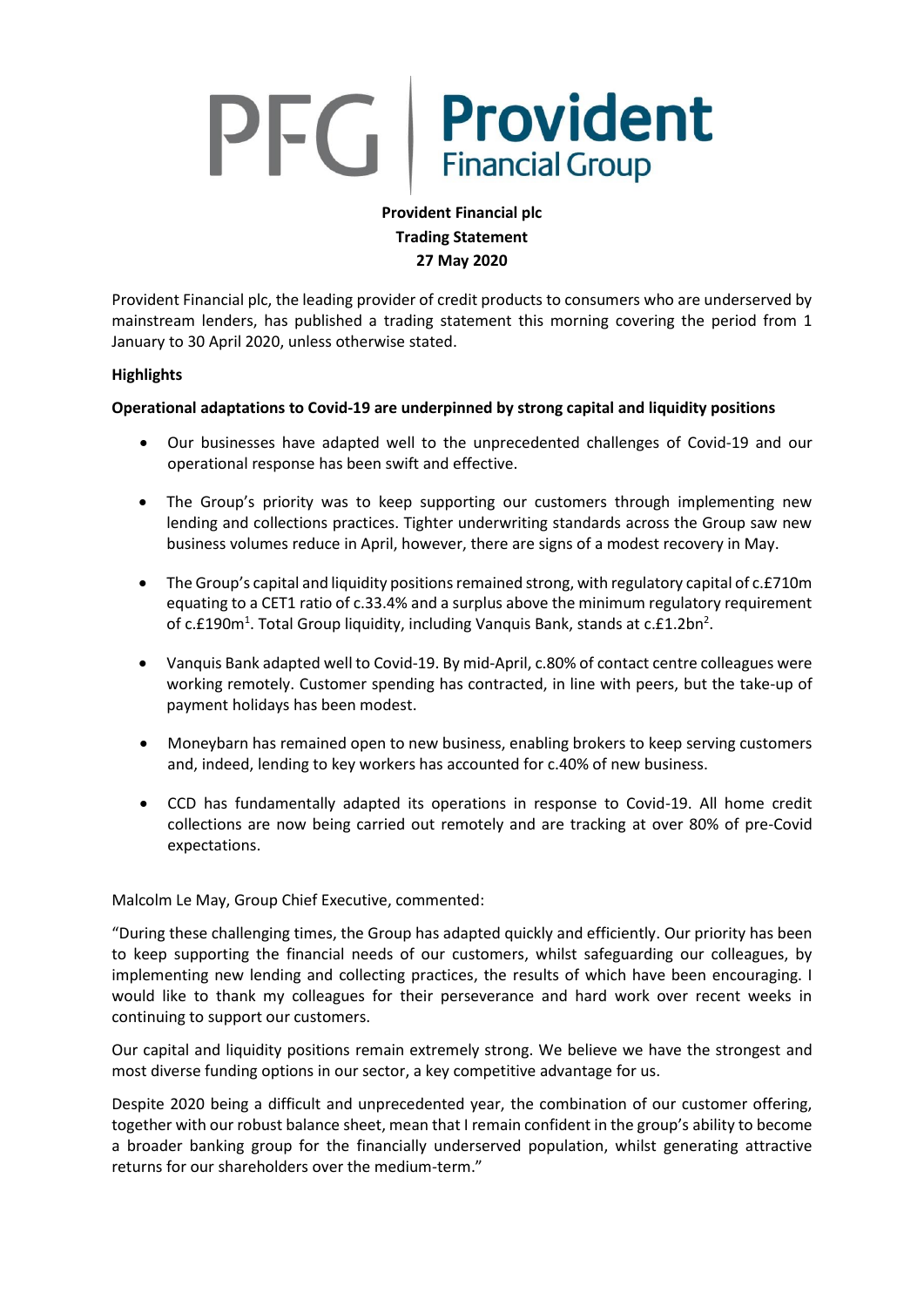# **Capital and Liquidity**

The Group has strong capital and liquidity positions, comprising:

- Regulatory capital of c.£710m at 30 April 2020, equating to a core CET1 ratio of c.33.4% and headroom of approximately  $£190m<sup>1</sup>$  above the minimum regulatory requirement. This is before taking into account the capital conservation buffer of approximately £50m, which is held and may be used in the event of a stress scenario such as the one currently being experienced in the UK.
- Total headroom on committed facilities and surplus cash and liquid resources amounts to approximately £1.2bn<sup>2</sup>. This includes approximately £1bn of liquid resources held by Vanquis Bank, with its ongoing access to the retail deposits market, versus c.£200m in respect of their Individual Liquidity Requirement.

During the first quarter, the Group repaid an outstanding balance of £50m for a loan facility with M&G, half of which was an early repayment ahead of a contractual obligation in January 2021, and also repaid a £25m bond. There are no further contractual maturities of the Group's facilities until the second half of 2021.

We have not accessed any of the Government funding schemes put in place by HM Treasury or the Bank of England such as the Coronavirus Large Business Interruption Loan Scheme (CLBILS) or TFSME. However, this option remains open to us in the future.

The macroeconomic provisions held by Vanquis Bank and Moneybarn have been updated, in accordance with IFRS 9, to incorporate conservative unemployment forecasts. It is our intention to publish further detail on the assumptions adopted as part of our interim results, which we expect to announce in August.

On 27 March 2020, we announced that the Board has decided, given the uncertainties, that the 2019 final dividend of 16.0p per share would no longer be proposed at the Annual General Meeting (AGM). The cash and capital impact is approximately £40m. This was clearly a difficult decision, and it was not one taken lightly. It is our intention to maintain a strong capital position whilst facing unprecedented levels of uncertainty in order to support business stability and growth, when the opportunity arises. Future dividend decisions will be taken as and when conditions normalise.

As part of the Group's wider response to Covid-19, the Board and senior management have agreed to reduce their pay by 20% for three months from April onwards.

*<sup>1</sup>Regulatory capital headroom is calculated based on the group's Total Capital Requirement (TCR) of 24.5% (which has reduced by 1% due to the reduction in the counter cyclical buffer from 1% to 0%) and includes the dynamic transitional adjustment for IFRS 9 of approximately £15m (the dynamic transitional adjustment for IFRS 9 allows 70% of new stage 1 and 2 provisions since the adoption of IFRS 9 to be reversed in line with the transitional arrangements for IFRS 9).*

*<sup>2</sup>Total liquidity as at 26 May 2020.*

#### **Vanquis Bank**

Vanquis Bank adapted its operations well to the Covid-19 crisis. By mid-April, c.80% of Vanquis contact centre and 100% of head office colleagues were working remotely. Contact centre staff have been able to continue using dialler technology to support customers and SMS communications have been increased. Approximately 1% of Vanquis staff have been placed on Government furlough.

Underwriting standards have been tightened significantly in response to Covid-19. As a result, during the period, new customer bookings have been reduced by approximately 75% and the Credit Line Increase programme has been temporarily paused.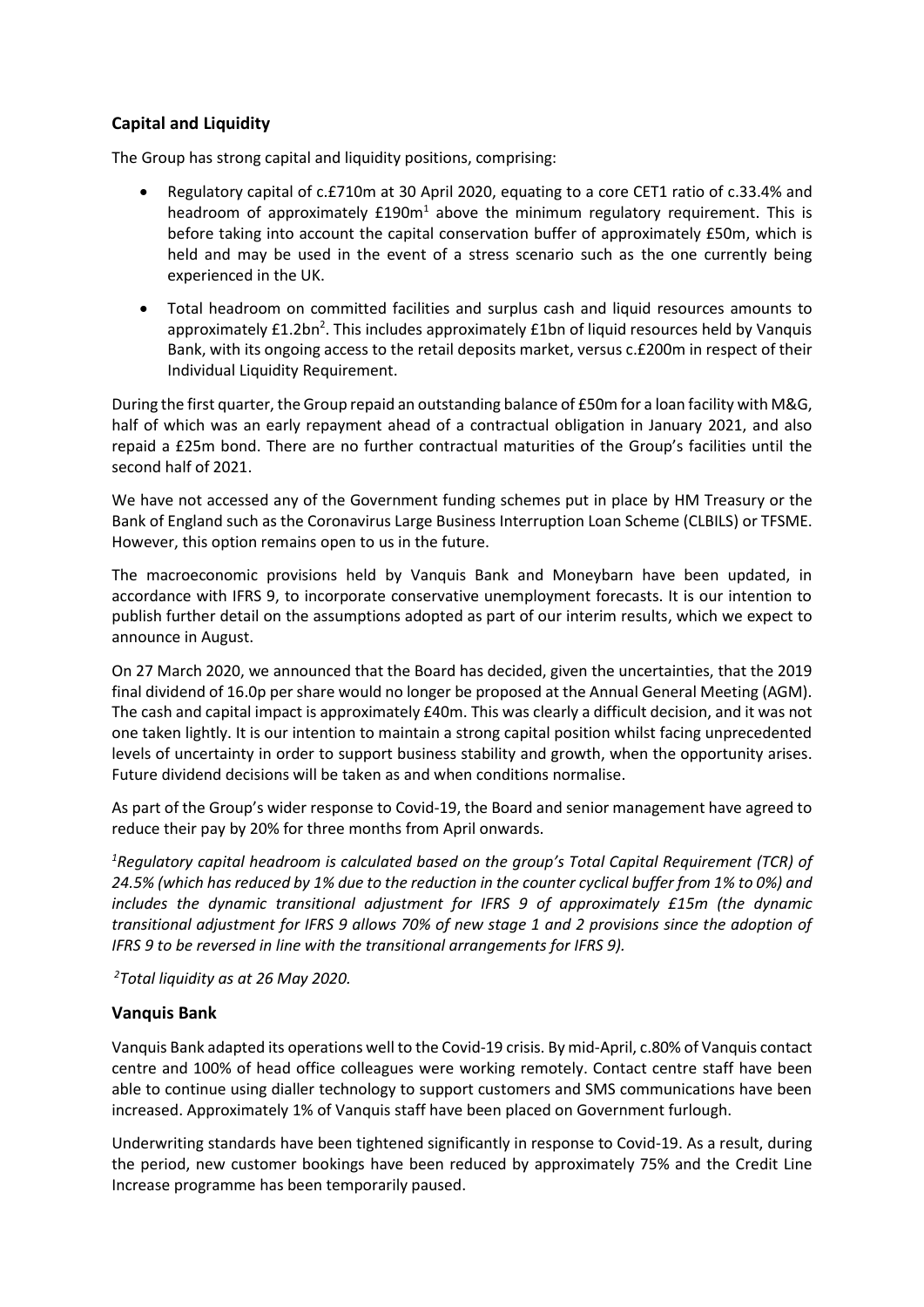We are working on recalibrating our decisioning scorecards with a view to recommencing normal levels of lending as soon as possible.

As set out in the preliminary results announcement in February, customer spending began to trend down at the end of 2019 and this continued during the first two months of this year. This trend has been significantly exacerbated by the Covid-19 crisis with customer spending through April and May being around 60% of normal levels, in line with peers. As a result, receivables are now approximately 10% lower than at December 2019.

We are focused on supporting our customers through the Covid-19 crisis. Approximately 3% have so far been granted payment holidays and, based on current take-up rates, this may trend to a moderately higher level by the end of July when the three month holiday period ends. In addition, customers with the Repayment Option Plan (ROP) product have been utilising the ability to freeze their account. We have not applied any credit line decreases to our customer accounts for Covid-19 reasons.

## **Moneybarn**

Moneybarn has remained open to new business throughout the Covid-19 crisis, enabling brokers and dealerships to continue offering loans to our customers. Lending criteria were tightened with extra checks put in place to ensure affordability, fraud mitigation and a reduction in acceptance rates for the highest risk tier that we lend to.

In early May, some contact centre staff were moved back to the office, under strict social distancing measures, which enabled inbound and outbound call volumes to increase. This has seen customer contact rates improve. Approximately 50% of the workforce have been retrained to help with customer queries and steps have been taken to make collections more straightforward over the telephone. Across Moneybarn, around 5% of staff have been placed on Government furlough and a similar number have been redeployed into other customer facing roles.

The level of payment holidaysis around 22% of Moneybarn customers. The rate of increase has slowed in recent weeks and positive customer outcomes remain the primary focus.

New business volumes during January and February remained strong, and were consistent with 2019 growth trends, as were the first three weeks of March. For April, new business volumes fell significantly, before starting to recover in May. As a result, new business volumes have reduced by approximately 20% year to date at the end of April. Key workers have accounted for around 40% of new business volumes recently, reflecting the Group's wider purpose to support our customers with their everyday financial needs.

Since the start of Covid-19, impairment has increased due to increased arrears and a prudent approach to the treatment of payment holidays, which are starting to stabilise. The period end receivables for April was consistent with that at December 2019.

# **Consumer Credit Division (CCD)**

#### Home credit

The business and its customers have also adapted well in response to the Covid-19 crisis. Significant changes to lending and collecting practices have been delivered quickly and successfully, whilst colleagues have been unable to visit customer homes.

At present, collections across home credit are over 80% of normal levels, which shows the resilience of the relationship model underpinning home credit.